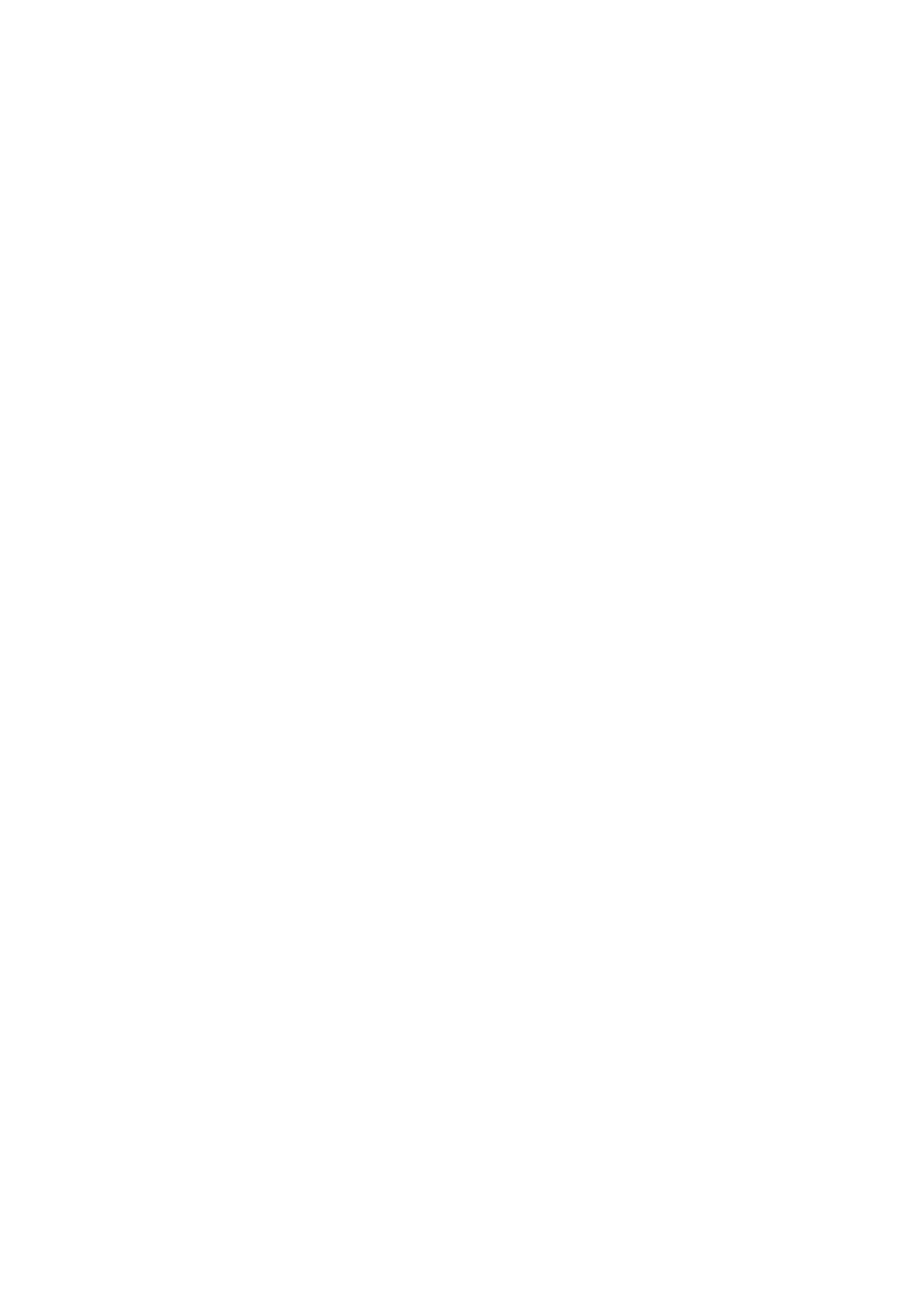### Summary

| Art. 1 - Legal sources, principles and purposes of the Administration, Finance and Accounting |  |
|-----------------------------------------------------------------------------------------------|--|
| Art. 2 - Principles and purposes of administrative and accounting management  4               |  |
|                                                                                               |  |
|                                                                                               |  |
|                                                                                               |  |
|                                                                                               |  |
|                                                                                               |  |
|                                                                                               |  |
| Art. 7 - Principle of segregation of duties in accounting and administrative processes 7      |  |
|                                                                                               |  |
|                                                                                               |  |
|                                                                                               |  |
|                                                                                               |  |
|                                                                                               |  |
|                                                                                               |  |
|                                                                                               |  |
|                                                                                               |  |
|                                                                                               |  |
|                                                                                               |  |
|                                                                                               |  |

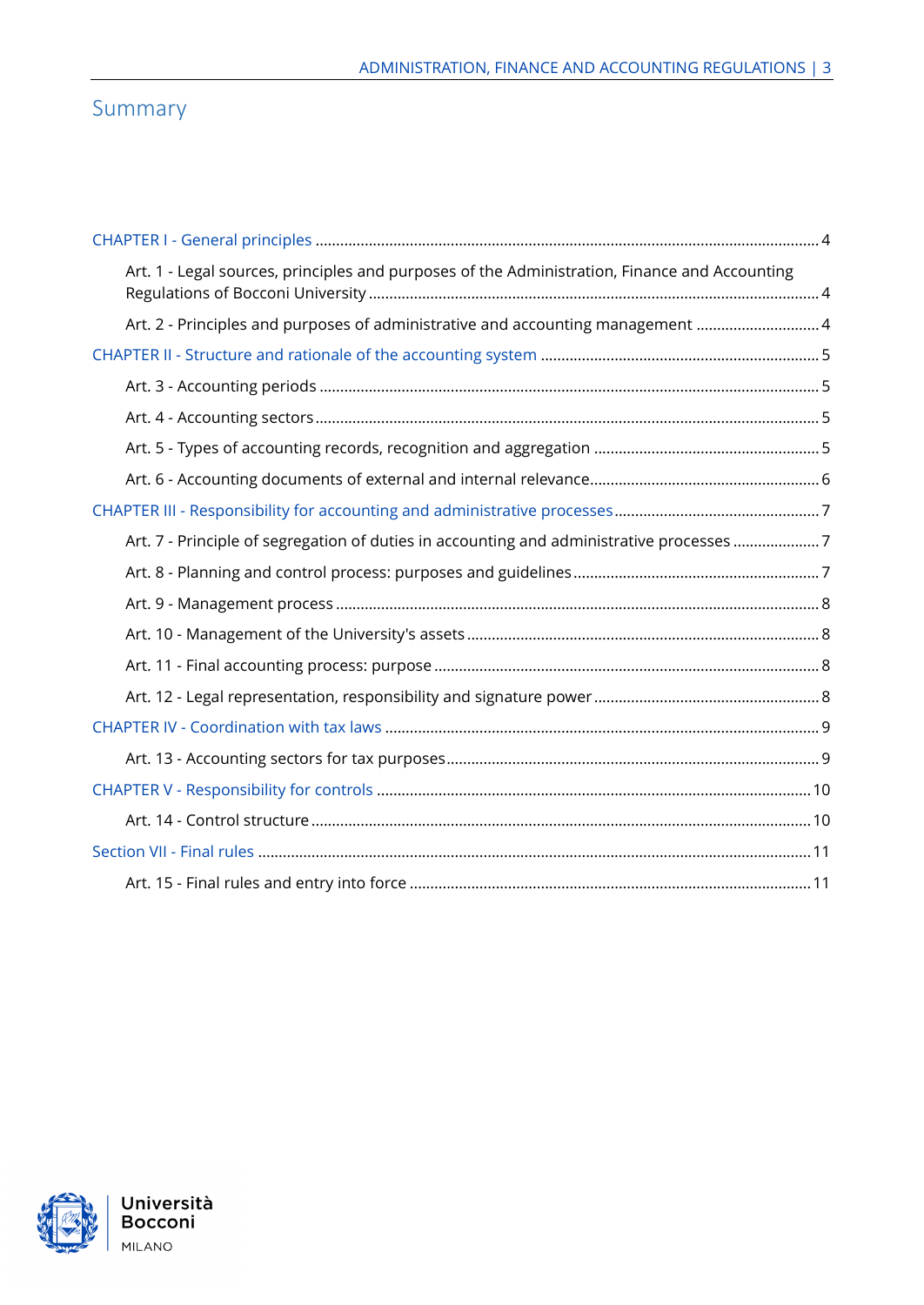### <span id="page-3-0"></span>CHAPTER I - General principles

#### <span id="page-3-1"></span> **Art. 1 - Legal sources, principles and purposes of the Administration, Finance and Accounting Regulations of Bocconi University**

These Administration, Finance and Accounting Regulations (hereinafter referred to as the "Regulations") of Bocconi University (hereinafter referred to as the "University"):

- a) constitute a normative source for the University in accordance with the provisions of articles 1.2 and 7.2d) of the Statute and are adopted in the context of the autonomy recognized by articles 6 and 7 of Law 168/89 in compliance with Law 243/91 and Law 240/2010;
- Legislative Decree no. 18 of 27 January 2012 and the Education Ministry's Decree no. 19 of 14 b) define the accounting system, its structure and purposes and, for the part relating to universities not considered public administrations, the various accounting processes in compliance with January 2014;
- 8 of Decree 19/2014 and, for matters not envisaged in it, the Civil Code, the National Accounting c) take into account the instructions contained in the Technical Operations Manual pursuant to art. Standards issued by the Italian Accounting Body (OIC) and current tax legislation apply;
- d) explain the system of controls in place for economic and financial matters at the University;
- e) are approved, together with any subsequent additions and amendments, by the University Board pursuant to art. 7.2d) of the Statute and are subject to review in accordance with art. 6, paragraph 9, of Law 168/89.

#### <span id="page-3-2"></span>**Art. 2 - Principles and purposes of administrative and accounting management**

- a) The administrative and accounting processes comply with the principles laid down in art. 1b) and c) of these Regulations through specific deeds by which the University Board delegated certain functions to managers on the basis of the organizational structure in force at the time. These deeds of delegation establish the operating areas and limits of the various functions.
- b) The University's administrative activity:
	- social and economic system, also with reference to the various activities involved in the i. is designed to achieve the institutional aims of training, qualification and dissemination of learning, continuously adapting its areas of intervention to the changing conditions of the internationalization of business;
	- ii. is geared to monitoring economic and financial equilibrium in the short, medium and long term;
	- iii. is inspired by criteria of legality, transparency, efficiency and economy and the principle of accountability in the management of resources and the achievement of set objectives.
- c) The University's accounting system:
	- i. follows the principles of financial accounting in compliance with the regulations in force for universities pursuant to art. 1b) and c);
	- ii. is designed as a whole to meet the following needs:

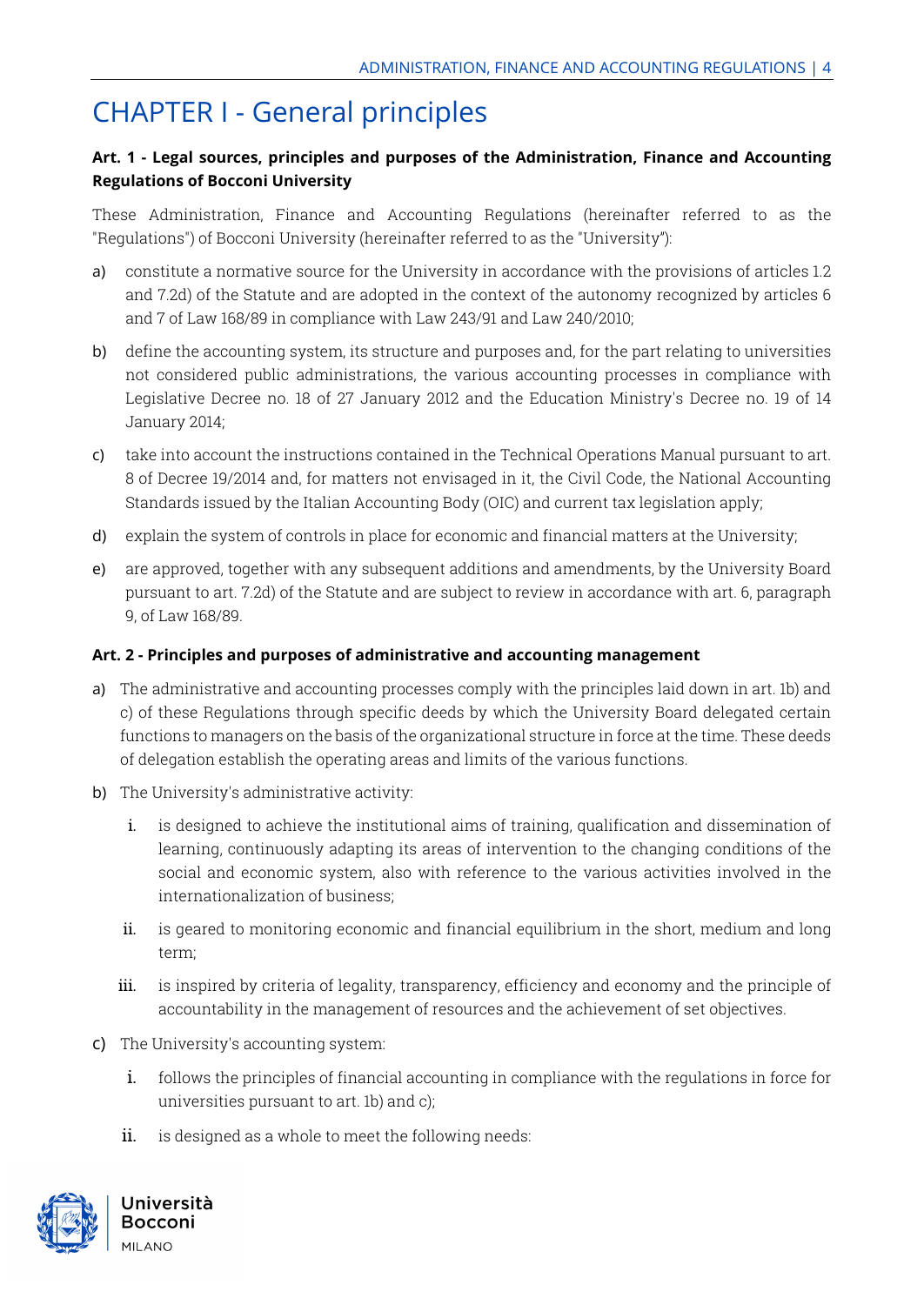- 1. to record day-to-day transactions and operating situations with a view to creating interim and annual reports on the University's performance;
- 2. to have suitable tools to analyze management's efficiency and effectiveness in the use of resources;
- 3. to make planning and management processes increasingly effective;
- 4. to allow for mechanisms of decentralization and accountability in the use of resources;
- 5. to monitor the financial and economic equilibrium of operations;
- 6. to help control financial resources and ensure that they are managed properly;
- 7. to establish how costs and revenues are to be accounted for in order to fulfil tax obligations correctly.
- d) It operates by means of an integrated management information system, which ensures the completeness, uniqueness and consistency of the data produced.
- constitutes a fundamental part of the accounting system. The accounting system records e) The University also has a cost accounting system which, together with the financial accounts, transactions in the financial accounts according to their nature and reflects the organizational structure by identifying the cost centers to which they are to be attributed in accordance with art. 5 of these Regulations.

### <span id="page-4-0"></span>CHAPTER II - Structure and rationale of the accounting system

#### <span id="page-4-1"></span>**Art. 3 - Accounting periods**

The accounting year has a duration of 12 months and coincides with the calendar year.

Without prejudice to the fact that accounts are prepared on an annual basis, reports can also be drawn up for periods of several months or years to satisfy specific management requirements.

#### <span id="page-4-2"></span>**Art. 4 - Accounting sectors**

The structure of the accounting system used by the University makes it possible to keep separate records for the three accounting sectors identified in Chapter IV below, also in order to comply with current tax legislation.

#### <span id="page-4-3"></span>**Art. 5 - Types of accounting records, recognition and aggregation**

- a) The accounting system adopted by the University provides for two distinct types of accounting:
	- i. financial accounting, kept in accordance with the rules mentioned in art. 1b) and c) of these Regulations;
	- ii. cost accounting, which classifies costs and revenues on the basis of their destination using cost and revenue entries from financial accounting, as well as purely cost accounting entries.
- b) The types of accounts used for recognition are:

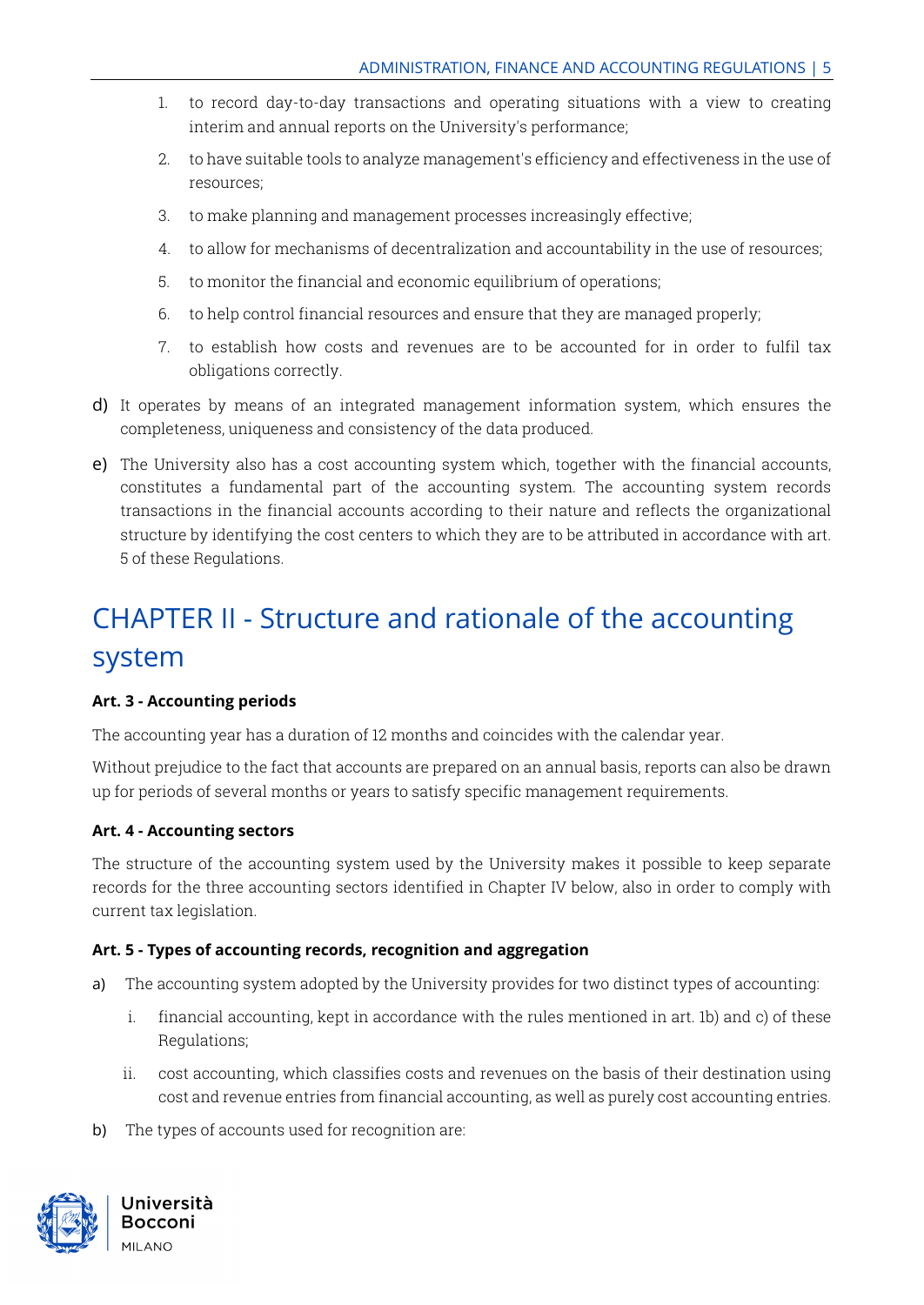- i. Financial accounting records, which identify the nature of costs, revenues, assets and liabilities;
- ii. Cost accounting records, which identify the destination of the financial accounting entries, splitting them into:
	- 1. Cost centers for the attribution of ongoing or recurring costs that are directly related to the functioning of individual organizational units;
	- 2. Job orders for the attribution of costs and revenues, sporadic or recurring, related to individual initiatives or projects carried out over a specific period of time with the assignment of objectives, resources and a budget.

At the time of its creation, each cost recognition account is assigned a unique and non-modifiable sector to which the accounting entries are attributed.

- c) Aggregation involves groupings of cost centers and job orders which, according to the University's needs and structure, consist of:
	- i. Profit centers aggregations that represent a set of cost centers and related job orders;
	- ii. Groups of profit centers aggregations that may coincide with a formally defined organizational unit or represent a set of profit centers.

 the cost center or job order to which they are being allocated. The financial accounting entries of all transactions affecting the income statement have to indicate

 The financial accounting entries of all transactions affecting the balance sheet, on the other hand, do not have to provide this kind of information.

#### <span id="page-5-0"></span>**Art. 6 - Accounting documents of external and internal relevance**

Documents that summarize accounting information are divided into two categories: documents of external relevance and documents of internal relevance.

 Accounting documents of external relevance are drawn up exclusively with reference to the University as a whole, while those of internal relevance may refer to individual structures or organizational units, as well as to cost centers or job orders.

- a) Accounting documents of external relevance, presented by the Managing Director for the approval of the University Board, include:
	- with the aim of identifying the specific objectives to be achieved and the lines of action for i. the Strategic Plan, a forward-looking document that usually covers a time span of 5 or 10 years their pursuit, taking into account the resources that are available to the University;
	- ii. the Financial Statements, which have to be approved by 30 April of the year following the period of reference and drawn up in compliance with the standards referred to in article 1b) and c) of these Regulations;
	- the period of reference and prepared on the basis of internal procedures and methods in iii. the Annual Budget, which has to be approved by the end of December of the year preceding compliance with the standards referred to in article 1b) and c) of these Regulations.

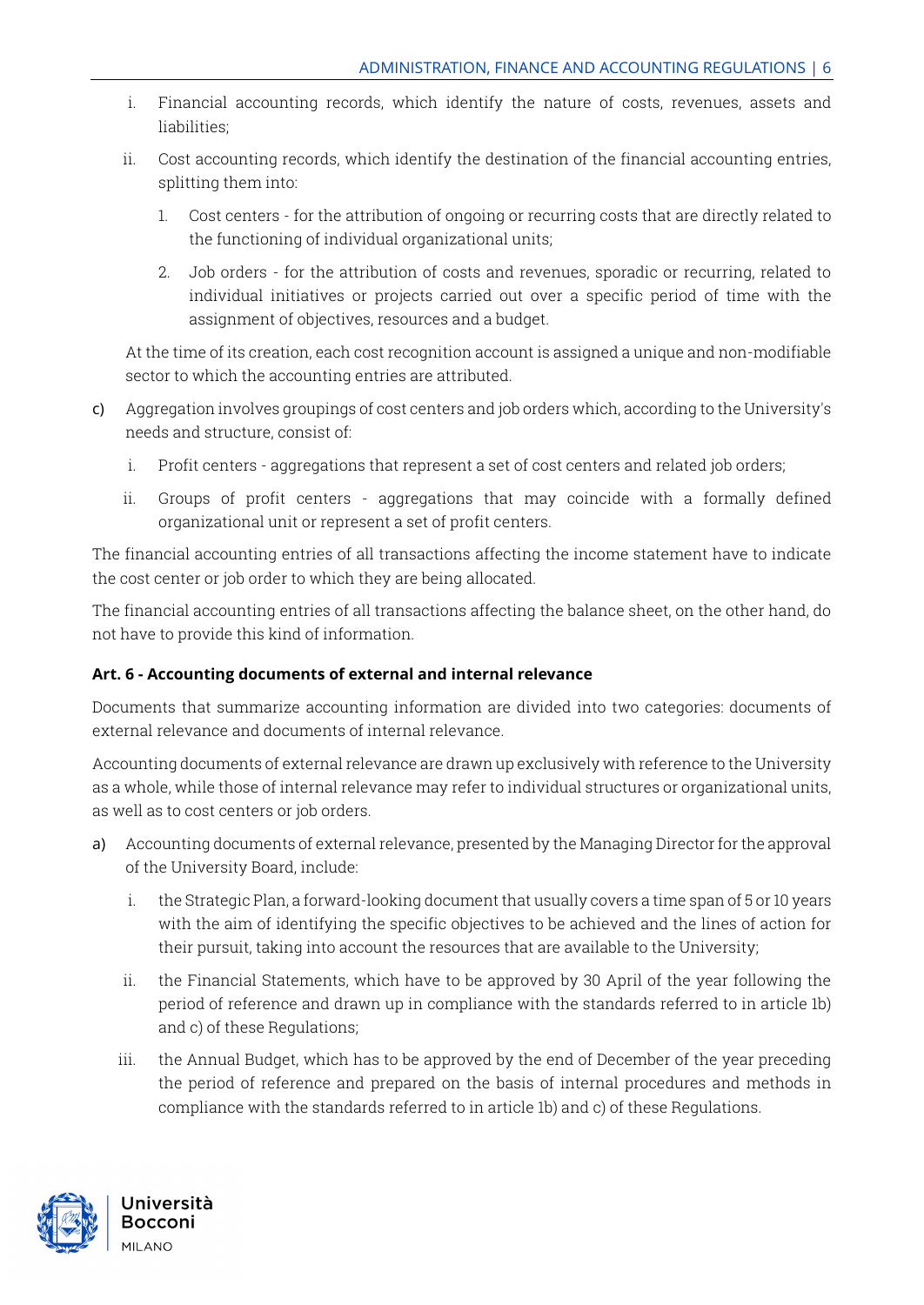University as a whole or to organizational units in greater detail and be drawn up in any form b) Accounting documents of internal relevance can refer to various accounting periods, relate to the deemed suitable to give a clearer picture of whatever is being analyzed.

The criteria used in documents of internal relevance for management purposes may differ from those used for financial accounting purposes. Where necessary, suitable reconciliation schedules should be prepared.

## <span id="page-6-0"></span> administrative processes CHAPTER III - Responsibility for accounting and

#### <span id="page-6-1"></span>**Art. 7 - Principle of segregation of duties in accounting and administrative processes**

 an adequate authorization, execution and control process in line with the University's organizational All accounting, administrative and financial processes are based on the principle of the segregation of duties and the related separation of signature powers, as specified in art. 12 below, in order to guarantee structure.

#### <span id="page-6-2"></span>**Art. 8 - Planning and control process: purposes and guidelines**

 plans for the University as a whole or for the various underlying levels of aggregation and a) The purpose of the planning and control process is to establish short-, medium- and long-term organization, as well as to maintain overall conditions of economic and financial equilibrium over time.

 for approval by the University Board, in various interim documents (quarterly and half-yearly The results of this process are summarized in the Annual Budget, a formal document submitted reports) and in the long-term forecasts resulting from the Strategic Plan, which are management documents that analyze the impact of medium- and long-term decisions and monitor the situation.

- training courses, research activities and the development plans of the main resources Faculty, b) The general principles for preparing the Annual Budget are defined on the basis of the strategic guidelines identified by the Board in compliance with the guidelines laid down by the Managing Director. They are formalized in a manual for internal use, updated every year and made available to all organizational structures involved in the process. The budget proposals made by the managers of the organizational structures through a "bottom-up" process are integrated by the estimates made centrally by the organizational structure in charge, relating to the provision of Staff, Investments – as agreed with the Academic and Administrative Managers.
- authorized for a period not exceeding three months, during which essential day-to-day expenses and those relating to long-term projects already underway in the previous year and falling due in c) If the Board is unable to approve the University Budget within the terms established in the previous paragraph, it can pass a resolution to authorize provisional running of the budget in order to ensure that day-to-day operations can continue. This provisional running of the budget can be the provisional period can be incurred. Essential expenses refer generally to commitments

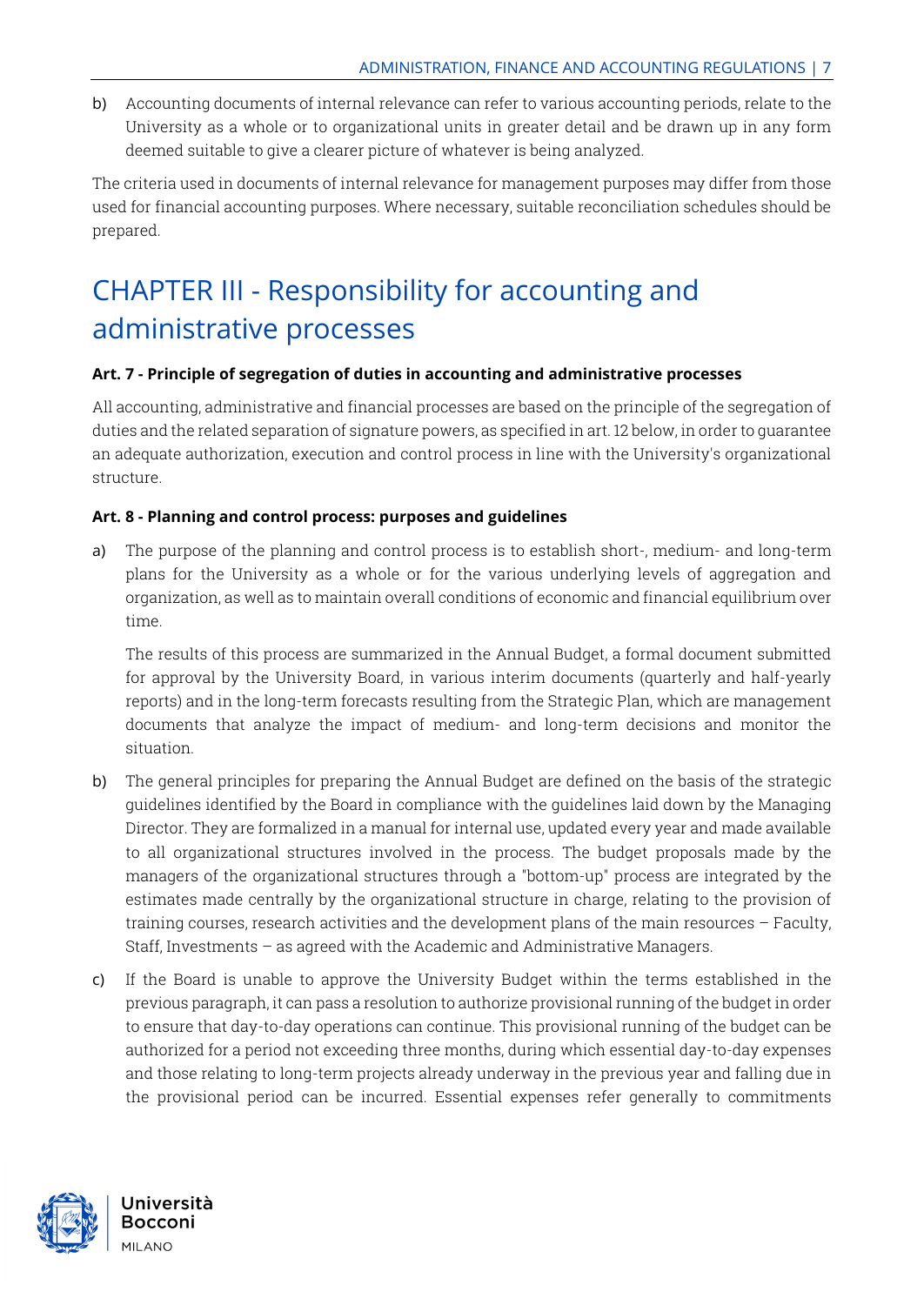already undertaken or expenses which, if not incurred, could damage the normal performance of day-to-day activities.

- to the procedures and methods laid down in the Management Accounting Manual. d) During the year, revisions may be made to the budget, both as a consequence of significant changes to the activities that were being forecast, and for the start of new initiatives with an impact on costs, revenues and investments. New initiatives and changes with an impact on costs and margins, proposed by the organizational units responsible for them, are authorized according
- e) A summary of the main variances with respect to the approved budget is prepared at the end of the first half of the year for presentation to the Board by the Managing Director.

#### <span id="page-7-0"></span>**Art. 9 - Management process**

Transactions and other operational events are accounted for as part of the management process in order to record them and measure their impact on the balance sheet and income statement.

This process is carried out in compliance with the standards referred to in art. 1b) and c) on the basis of the responsibilities attributed in accordance with the organizational structure in force at the time.

#### <span id="page-7-1"></span>**Art. 10 - Management of the University's assets**

- a) The University's assets consist of all of the capital goods, movable and immovable, tangible and intangible, as well as the medium- and long-term investments and other funds available to pursue its institutional purposes.
- b) Management of the University's capital assets aims to achieve the institutional purposes laid down in the Statute, in compliance with the laws and regulations in force for the assessment of risks and prevention and safety of workers.

The University also manages its capital assets in compliance with the Environmental, Social and Governance (ESG) policy defined in specific internal regulations.

c) Management of the University's investments is defined by specific internal regulations approved by the Board.

The University makes investments with the aim of supporting the long-term institutional goals of the University over the time horizon laid down by the Board.

 The operating procedures for the management of capital goods that are considered fixed assets are explained in the specific internal regulations referred to in the previous points, in accordance with the principles applicable to non-state universities established by law.

#### <span id="page-7-2"></span>**Art. 11 - Final accounting process: purpose**

- a) The final accounting process has the purpose of determining the actual amounts to be included in the accounting documents mentioned in art. 6.
- b) These are documents of internal relevance, prepared for management purposes and consist of the final operating income statement, supplemented where necessary by explanatory reports.

#### <span id="page-7-3"></span>**Art. 12 - Legal representation, responsibility and signature power**

a) Legal representation is assigned to the President of the University Board by art. 9.2b) of the Statute.



**Universita Bocconi**  MILANO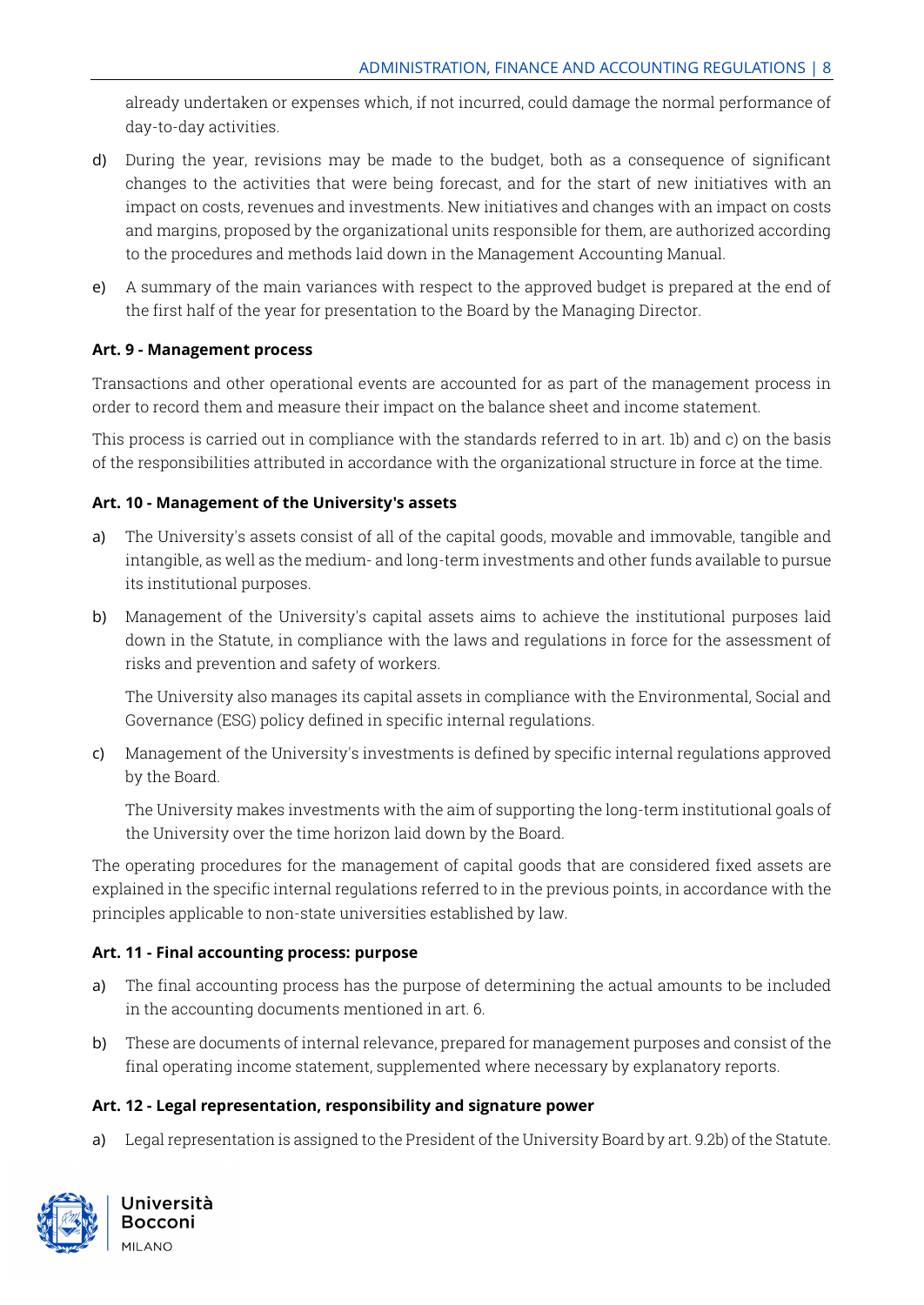- b) Contractual responsibilities and signature powers are assigned according to the principle of the segregation of duties:
	- i. Active contracts and passive contracts: contracts with public and private entities, national and international, can only be signed by the Legal Representative and by persons authorized for this purpose on the basis of a power of attorney or delegation of powers granted by the University Board or by persons specifically delegated by it.
	- ii. Financial management: contracts relating to financial and banking operations can only be signed by the Legal Representative and by persons authorized for this purpose on the basis of a power of attorney or delegation of powers granted by the University Board or by persons specifically delegated by it.
- c) All powers referred to in these Regulations are delegated by the University Board on the basis of the organizational structure in force at the time, both for administrative and accounting management and for other activities and deeds that fall within the scope of these Regulations.

### <span id="page-8-0"></span>CHAPTER IV - Coordination with tax laws

#### <span id="page-8-1"></span>**Art. 13 - Accounting sectors for tax purposes**

Administrative facts and accounting events are recorded in compliance with the regulations indicated in art. 1b) and c) of these Regulations and divided into three accounting sectors:

 2.1 – the contents of which are approved by the Academic Council or do not impose reciprocal a) Institutional, which involves the accounting entries for transactions relating to the activities carried on by the University for the pursuit of its own purposes – as defined by the Statute in art. obligations.

 The entries attributed to the Institutional sector do not fall within the scope of VAT and on the cost side do not allow the deduction of the related VAT in accordance with current tax legislation.

b) Commercial, which involves the accounting entries for transactions relating to activities the contents of which are not subject to approval by the Academic Council and, at the same time, do impose reciprocal obligations.

The entries attributed to the Commercial sector fall within the scope of VAT and on the cost side do allow the deduction of the related VAT in accordance with current tax legislation.

c) Mixed, which involves the accounting entries for transactions with costs for activities that relate inseparably to both the Institutional and the Commercial sector. The costs of the Mixed sector are charged proportionately to the Institutional and Commercial sectors based on an objective criterion in accordance with current tax legislation.

 The entries attributed to the Mixed sector allow partial deduction of the VAT on purchases in accordance with current tax legislation.

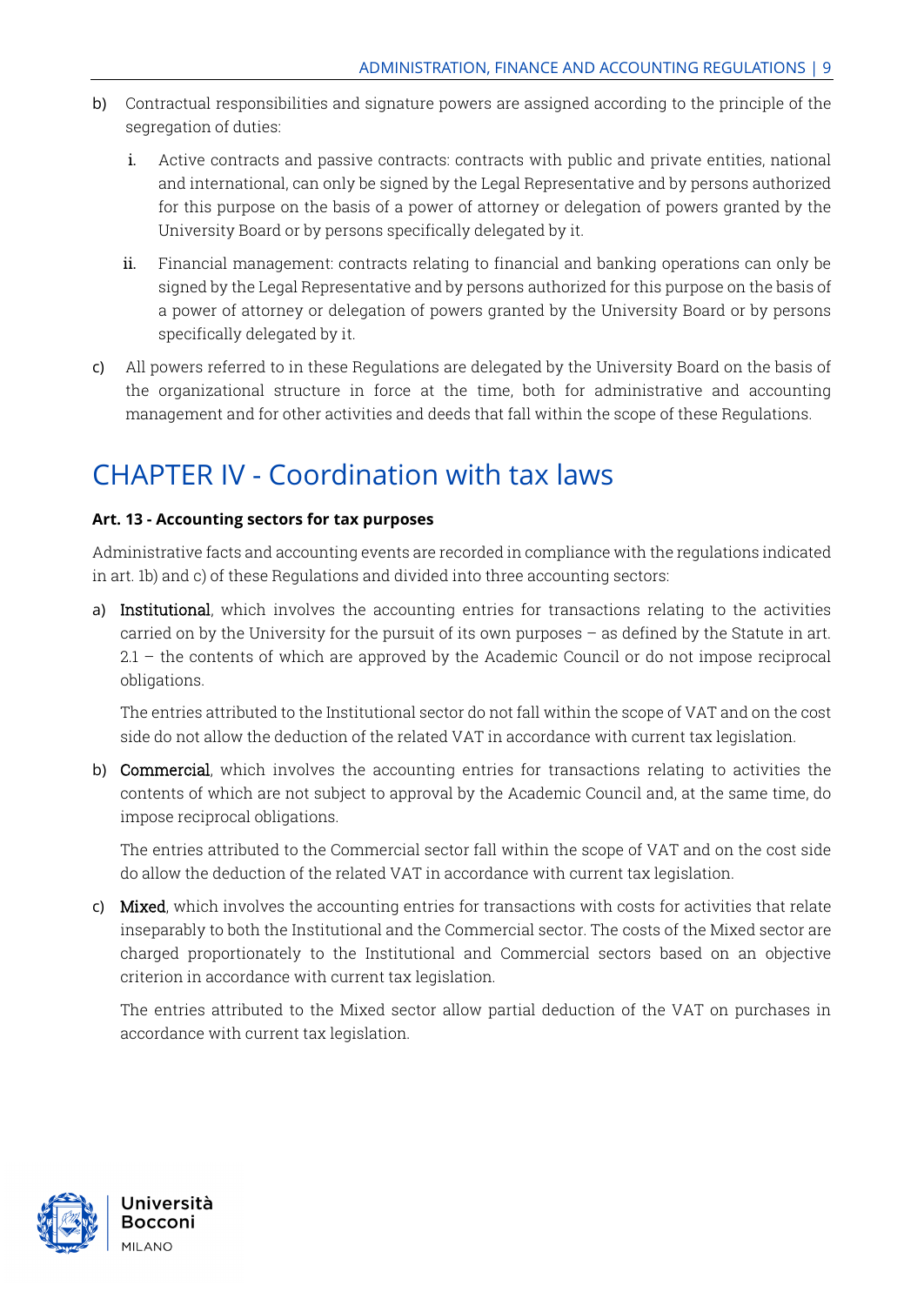### <span id="page-9-0"></span>CHAPTER V - Responsibility for controls

#### <span id="page-9-1"></span>**Art. 14 - Control structure**

#### The control structure is made up of the following bodies:

a) The Board of Statutory Auditors

The composition of the Board of Statutory Auditors is governed by art. 32.1 of the University's Statute.

The Board of Statutory Auditors exercise its powers of control in the preparation of reports on the Financial Statements and the Annual Budget.

The Board of Statutory Auditors:

- and asset management, overseeing compliance with the law, the Statute and these i. carries out all of the checks necessary to ensure regular performance of financial, accounting Regulations;
- ii. gathers information from the managers of the various areas, both directly and by coordinating with the Independent Auditors, monitors the adequacy of the organizational structure, compliance with the principles of correct administration and the proper accounting of all transactions;
- iii. holds periodic meetings with the Independent Auditors so that it is kept constantly up-todate with the checks that they have carried out in order to ensure the regular performance of economic, accounting and asset management and the regular keeping of the books and accounting records.
- Director and: b) The Independent Auditors are appointed by the University Board on the proposal of the Managing
	- i. verify that the books are kept regularly during the year and that all transactions and operational events are entered correctly in the accounting records;
	- ii. verify that the financial statements agree with the results of the accounting records, the January 2014 and with the Technical Operations Manual; checks carried out and that they comply with the Education Ministry's Decree no. 19 of 14
	- iii. express an opinion on the annual financial statements in specific reports.
- University, with the necessary qualifications to guarantee skills in the legal field and in matters c) The Regulatory Body is a collective body appointed by the University Board to ensure compliance with the rules on the organizational responsibility of the entities mentioned in Legislative Decree 231/2001. It is made up of three members who are external to the organizational structure of the of organization and control, as well as specific knowledge of the rules governing universities and how they are organized.

For its activities, the Regulatory Body, which has its own regulations, also makes use of the Internal Audit activity with roles and responsibilities defined in the document entitled "Principles of the Organization, Management and Control Model," which is available on the University's website.